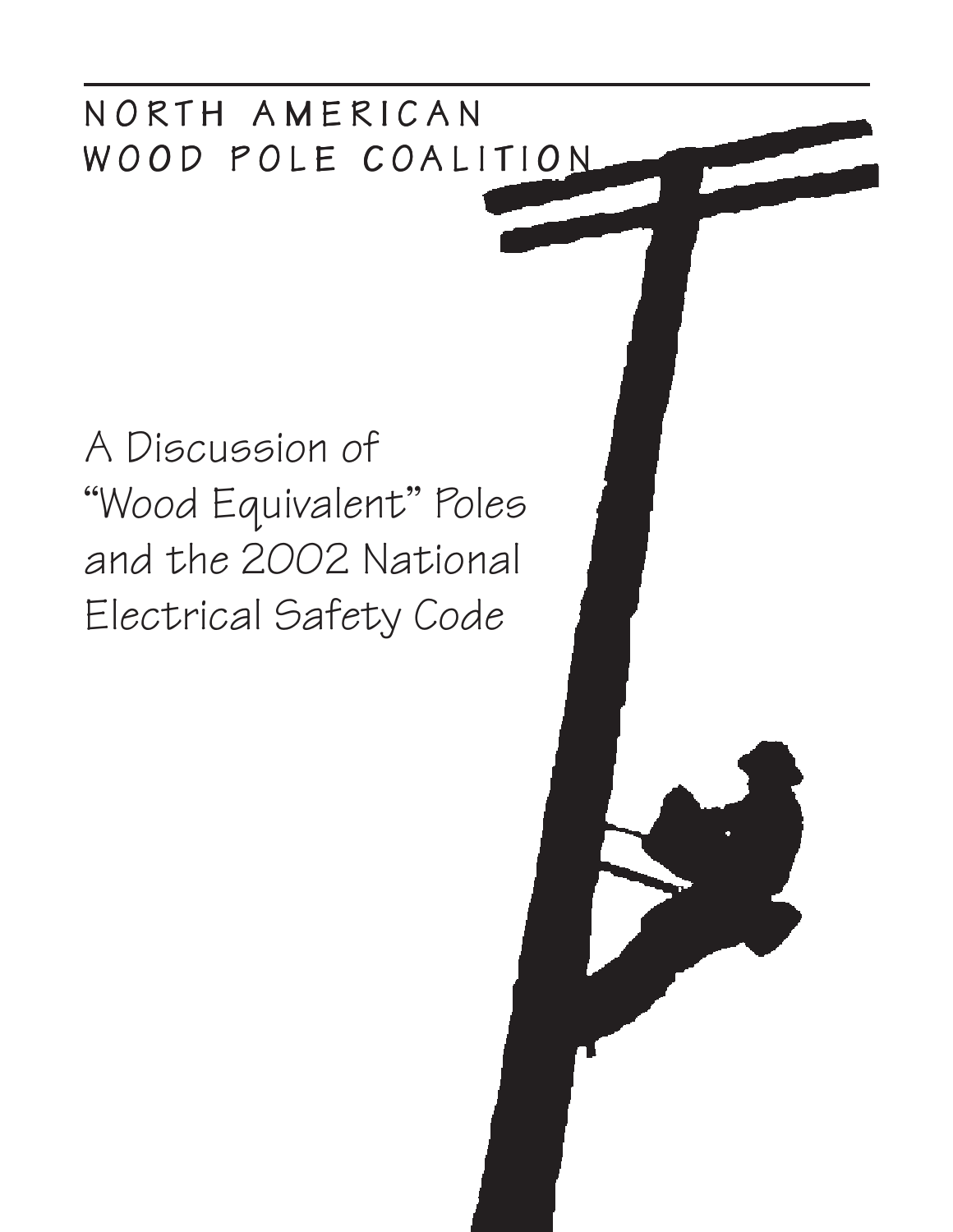### TABLE OF CONTENTS

### LIST OF TABLES

- TABLE 1 Transverse Load Conditions
- TABLE 2 Other Load Conditions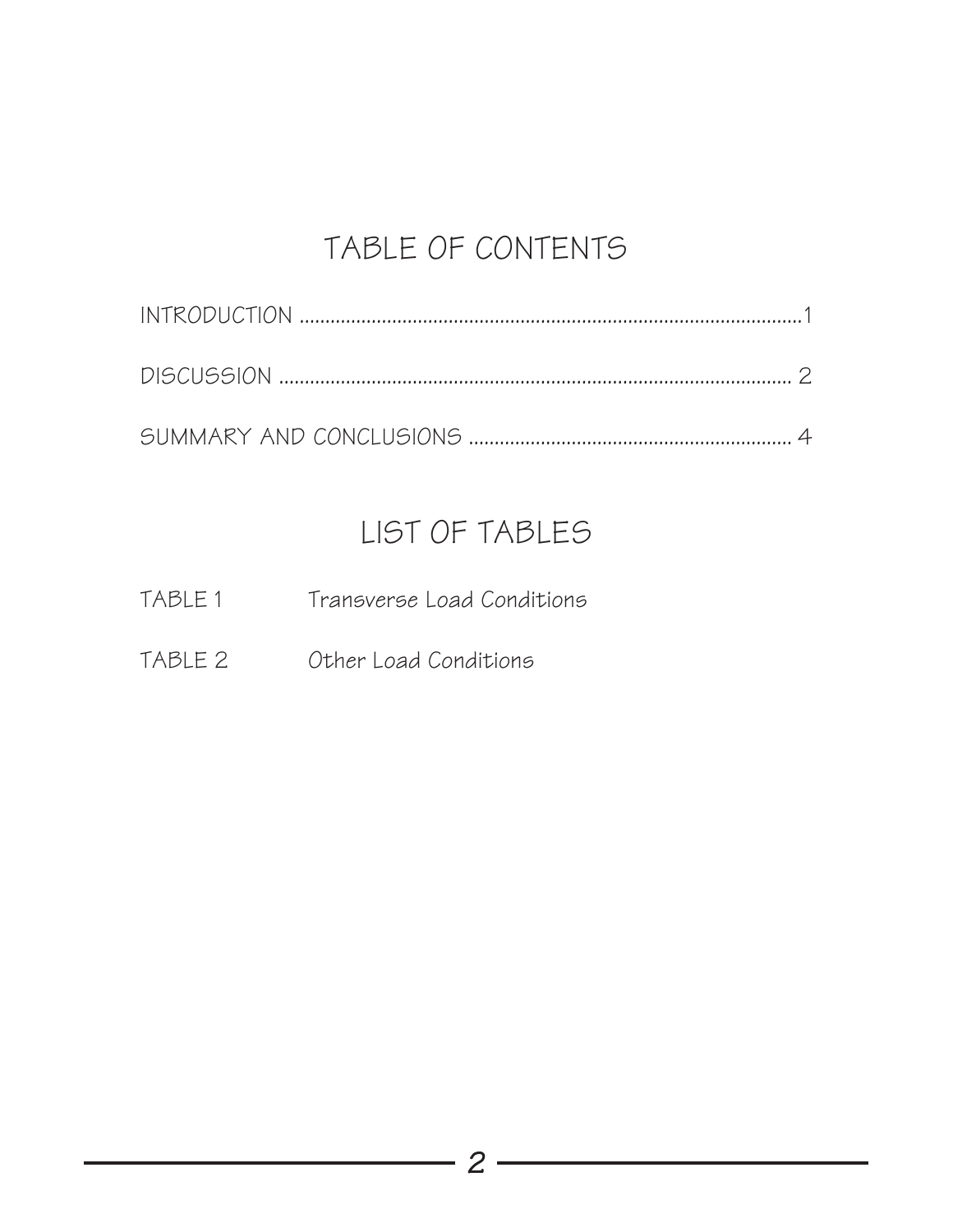#### INTRODUCTION

**INTROD**<br>Utility po<br>other than w<br>marketed for<br>Although ste<br>poles have be<br>transmission<br>now being us<br>distribution Utility poles constructed of materials other than wood are now being aggressively marketed for use in distribution applications. Although steel and prestressed concrete poles have been used for many years for transmission applications, these products are now being used on a broader basis in distribution pole applications. Whereas it is common practice to design transmission structures individually, distribution line designs have typically been based on a range of standard pole sizes. This allows for poles to be inventoried and allows repair and new construction to proceed without the delays inherent in a custom design and fabrication scenario. Historically, virtually all distribution poles were wood, and wood poles have been manufactured to distinct class sizes established by the American National Standards Institute (ANSI) specification for wood poles, presently known as ANSI 05.1.<sup>(1)</sup> In order to improve marketplace acceptance, non-wood distribution poles have been marketed as "wood equivalent" pole classes. Because the National Electrical Safety Code  $(NESC)^{(3)}$  applies different strength and

overload factors to poles of different materials under different controlling design conditions, there can be no true "wood equivalent" pole. A non-wood distribution pole designed for equivalence, for instance, to meet the requirements of NESC Grade B under a transverse wind load condition, will not be equivalent under the requirements of NESC Grade C, which controls the safety of most distribution pole designs.

Since most non-wood distribution poles are manufactured for "equivalence" based on NESC Rule 250B Grade B Transverse Wind Load design situations, yet most distribution lines are subject to the provisions of NESC Grade C, there has been confusion in the field concerning how to utilize these poles in Grade C designs based on wood. Contrary to reports coming from the field, the changes made in the 2002 version of the NESC did not make it acceptable to use a Grade B "wood equivalent" pole in Grade C lines designed on wood pole classes, or in any other wood pole designs not controlled by NESC Rule 250B Grade B Transverse Wind Loading criteria.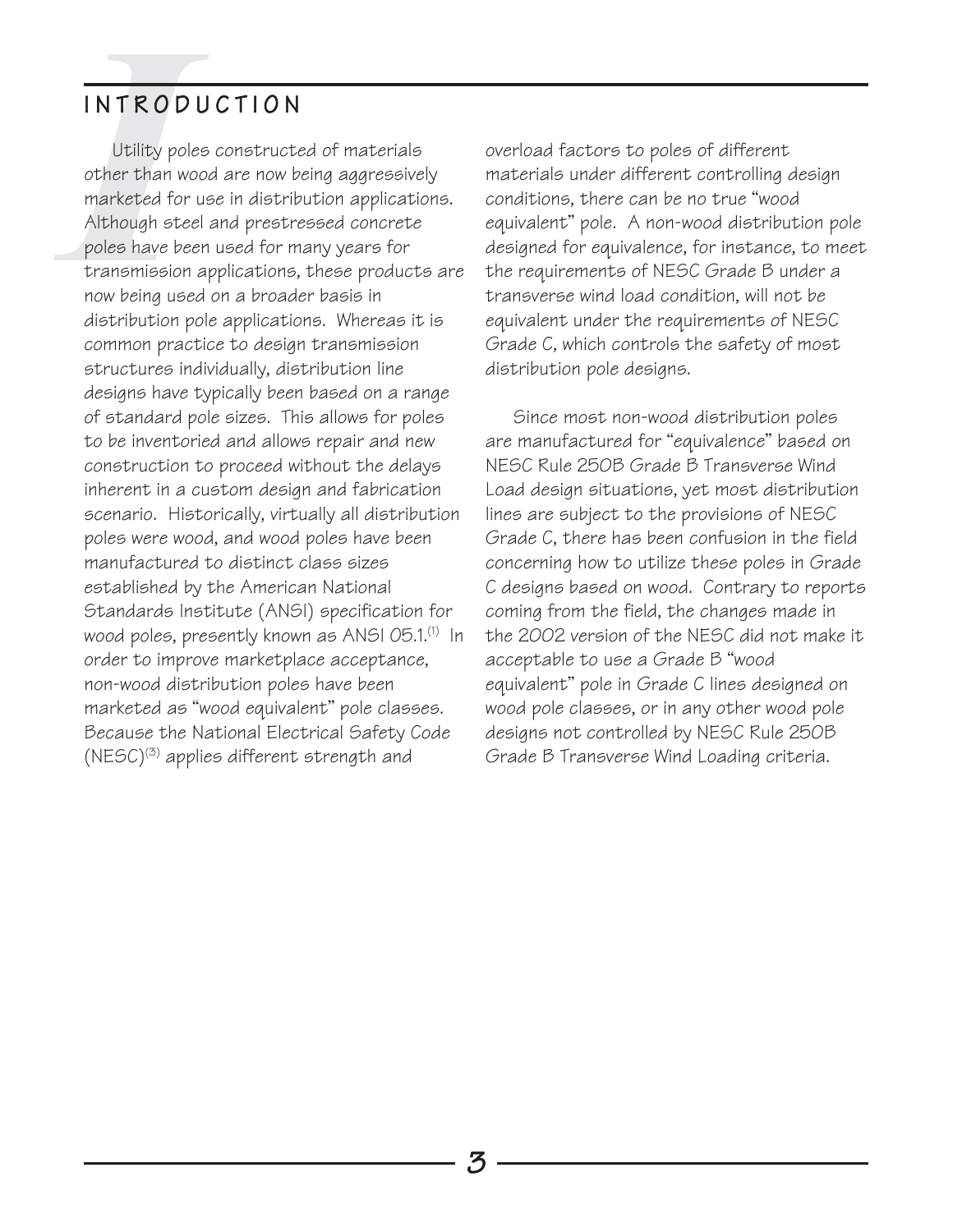#### DISCUSSION

**DISCUSSION**<br>The "wood equivalent" pole has been the<br>subject of discussion in several earlier<br>documents.<sup>(2)(4)(5)</sup> Changes made in the 200<br>edition of the National Electrical Safety Cc<br>C2-2002, altered the strength relatio subject of discussion in several earlier documents.(2)(4)(5) Changes made in the 2002 edition of the National Electrical Safety Code, C2-2002, altered the strength relationship between wood and metal or prestressed concrete poles under one of the NESC load conditions. This load condition is Grade C, Transverse Wind Load, Not at Crossings, for which the overload factor for metal and prestressed concrete structures was reduced to 1.75, the same as for wood poles. This means that metal and prestressed concrete poles now have overload factors equal to wood in all transverse wind load conditions. However, the strength factors for wood change with the grade of construction, so a "wood equivalent" pole under Grade B Rule 250B is not a "wood equivalent" pole under Grade C Rule 250B, or under Rule 250C Extreme Wind, load conditions.

There are 14 different load conditions for which the NESC provides overload factors and strength factors. In many cases the overload and strength factors vary between wood and non-wood materials, and the ratio of the combination of the two values represents the "wood equivalent" design condition for nonwood materials. Table 1 presents the overload factors and strength factors for the Transverse Load Condition and Table 2 presents the overload and strength factors for the Other Load Conditions. An examination of these tables reveals that there are five different ratios of required non-wood design strength relative to the wood design strength. It must be remembered that in some cases the controlling design is transverse load, and in others, it may be another load condition such as vertical

loading. A non-wood pole designed to be a "wood equivalent" pole under a transverse load would not be a "wood equivalent" pole if vertical loading was the controlling criteria. For example, even though the relative strength ratio in Table 1 is 0.65 for the transverse load condition of Grade B Rule 250B, Combined Ice and Wind Load, and it is also 0.65 in Table 2 for Grade B, Vertical Load, the "wood equivalent" pole would not be the same in each case. In the first case, the non-wood pole would have to be designed to 65% of the ANSI wood pole transverse strength, and in the second case, the non-wood design would have to be to 65% of the column loading strength of the ANSI wood pole. These are not the same design point, and the effect would be different depending upon the non-wood material used for the pole. In other words, the relative transverse load strength versus column loading strength of poles varies by material and method of construction. A thinwalled steel pole, a prestressed concrete pole, and a wood pole all designed to have the same transverse load capacity would normally each have a different column loading capacity.

Some pole designers and users feel that it is counterintuitive that a "wood equivalent" steel or prestressed concrete pole designed for equivalence in Grade B, which is the more conservative design condition, cannot be used as a substitute for wood in a Grade C design based on wood. The reason is that wood is penalized in Grade B designs because of its perceived higher variability of strength. That is why the wood strength factor is only 0.65 in Grade B designs. However, in Grade C, the wood strength factor is 0.85 and under Rule 250C Extreme Wind the strength factor is 0.75. Therefore, a "wood equivalent" pole of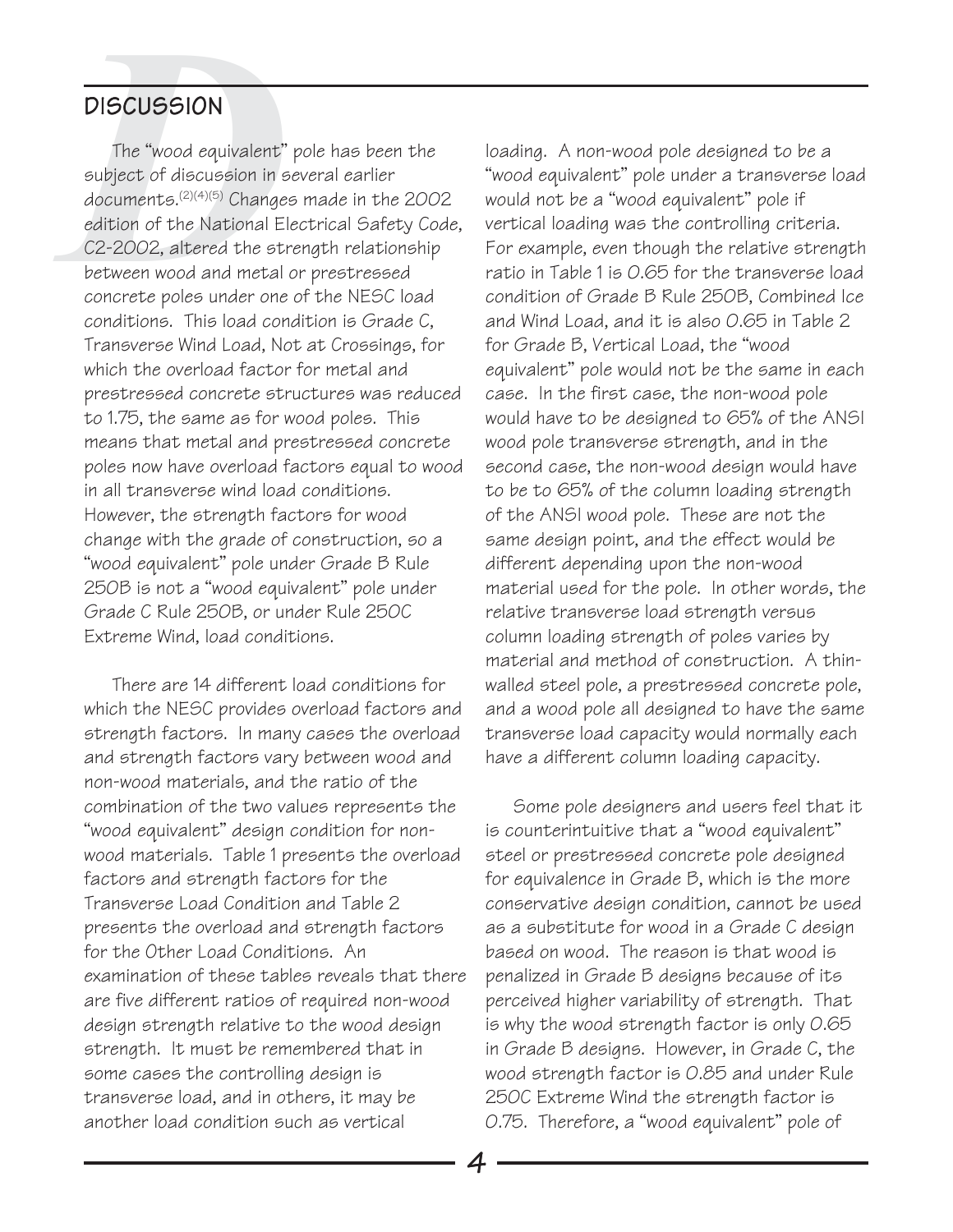steel or prestressed concrete would have to be designed to 85% of the ANSI O5.1 wood pole transverse strength to be suitable for substitution for wood in a transverse load Grade C design and 75% of the ANSI strength in a situation controlled by Rule 250C Extreme Wind. Most thin-walled steel poles are designed to 65% of the ANSI transverse strength, and therefore, it should be clear that those poles could not be substituted for wood poles in NESC Grade C or Rule 250C transverse load situations.

Under each of the potentially controlling design conditions shown in Tables 1 and 2, a different "wood equivalent" pole may be required. For these reasons, the concept of a "wood equivalent" pole is fundamentally flawed. It is imperative that users of non-wood poles employ them in accordance with the requirements of the NESC. Failure to meet the requirements of the NESC could have

serious consequences. However, many nonwood distribution pole manufacturers only produce "wood equivalent" poles that are manufactured to be equivalent in an NESC Grade B Rule 250B Transverse Wind Load design. This creates potential problems in misapplication of the product, because NESC Grade C Rule 250B, or Rule 250C Extreme Wind are the criteria applicable to most utility structures. A non-wood distribution pole manufactured to be a "wood equivalent" pole under an NESC Grade B Transverse Wind Load cannot be used as a direct substitute for wood in a Grade C Transverse Wind Load situation, which governs most distribution pole installations. Use of the Grade B "wood equivalent" pole in anything other than an installation governed by transverse wind loads under Grade B Rule 250B of the NESC may result in conditions not in compliance with the NESC.

#### SUMMARY & CONCLUSIONS

**SUMMARY & C**<br>
It is clear that<br>
relative strengths<br>
manufactured of d<br>
different methods;<br>
permutations of pc<br>
configurations in tl<br>
load and strength<br>
different materials It is clear that due to: the differences in relative strengths inherent in poles manufactured of different materials by different methods; the many different permutations of possible controlling load configurations in the NESC; and the different load and strength factors assigned to different materials under different load conditions in the NESC; there can be no universally applicable "wood equivalent" pole made from steel, prestressed concrete, or other non-wood material. The corollary to this statement is equally true, a wood pole cannot be used as a replacement for a steel or prestressed concrete pole without a thorough evaluation of all of the design loads and the

proper application of the appropriate overload and strength factors for wood.

The line design engineer or utility company must have a complete understanding of the basis for the "wood equivalent" pole design in order to avoid misapplication of the product in situations for which it was not designed. A misapplication could result in construction not meeting the minimum requirements of the NESC. Since there may be statutory or regulatory provisions requiring utility construction to meet the minimum standards of the NESC, there could be substantial risk associated with any failure to fully comply with the code requirements.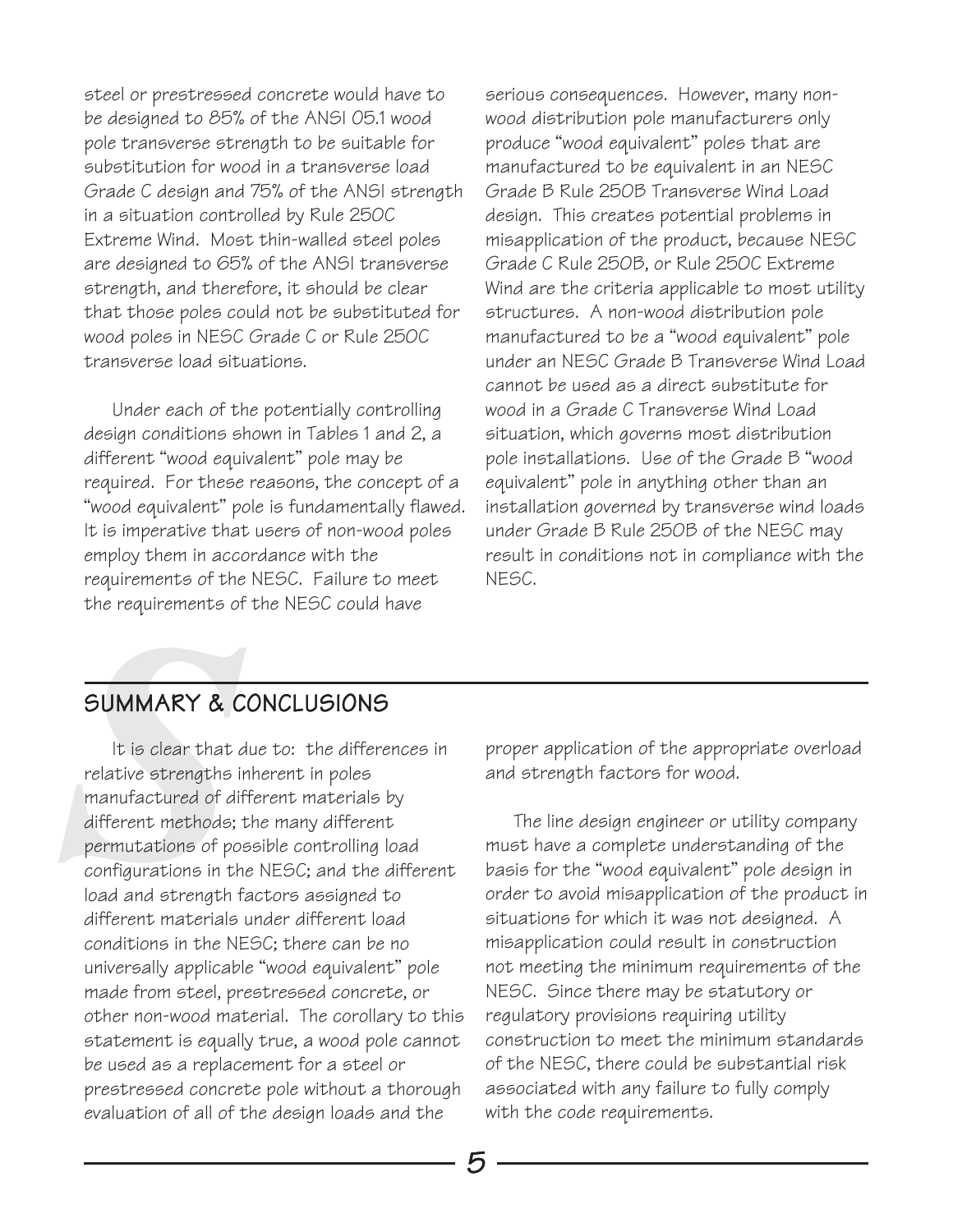The line designer does not need to use the "wood equivalent" pole concept in order to effectively utilize non-wood poles. Use of the actual design strength and the appropriate overload and strength factors for the material of construction under the controlling load condition and grade of construction specified in the NESC will ensure that the design meets the NESC code requirements.

2002 edition of the NESC did make one minor change to the overload factor for steel and prestressed concrete in Table 253-1, for the Grade C Transverse Wind Load, Not at Crossings, design condition. This change did not make it acceptable to employ "wood equivalent" poles designed for equivalence under NESC Grade B Transverse Wind Load as replacements for wood in NESC Grade C Transverse Wind Load, NESC Rule 250C Extreme Wind, or any other controlling design conditions.

|                                                                                                       | Transverse Load Conditions          |                                                |                                                                   |                                                                       |                            |                            |  |  |  |  |
|-------------------------------------------------------------------------------------------------------|-------------------------------------|------------------------------------------------|-------------------------------------------------------------------|-----------------------------------------------------------------------|----------------------------|----------------------------|--|--|--|--|
|                                                                                                       | Extreme<br>Wind<br><b>Rule 250C</b> | Grade B<br>Combined<br>Ice & Wind<br>Rule 250B | Grade C<br>Combined<br>Ice & Wind<br>at<br>Crossings<br>Rule 250B | Grade C<br>Combined<br>Ice & Wind<br>Not at<br>Crossings<br>Rule 250B | Wire<br>Tension<br>Grade B | Wire<br>Tension<br>Grade C |  |  |  |  |
| Wood overload<br>factor<br>(Table 253-1)                                                              | 1.0                                 | 2.5                                            | 2.2                                                               | 1.75                                                                  | 1.65                       | 1.3                        |  |  |  |  |
| Wood strength<br>factor<br>(Table 261-1A)                                                             | 0.75                                | 0.65                                           | 0.85                                                              | 0.85                                                                  | 0.65                       | 0.85                       |  |  |  |  |
| Steel &<br>prestressed<br>concrete<br>overload factor<br>$(Table253-1)$                               | 1.0                                 | 2.5                                            | 2.2                                                               | 1.75                                                                  | 1.65                       | 1.1                        |  |  |  |  |
| Steel &<br>prestressed<br>concrete<br>strength factor<br>$(Table261-1A)$                              | 1.0                                 | 1.0                                            | 1.0                                                               | 1.0                                                                   | 1.0                        | 1.0                        |  |  |  |  |
| Ratio of<br>required steel<br>or prestressed<br>concrete<br>strength to<br>ANSI wood pole<br>strength | 0.75                                | 0.65                                           | 0.85                                                              | 0.85                                                                  | 0.65                       | 0.72                       |  |  |  |  |